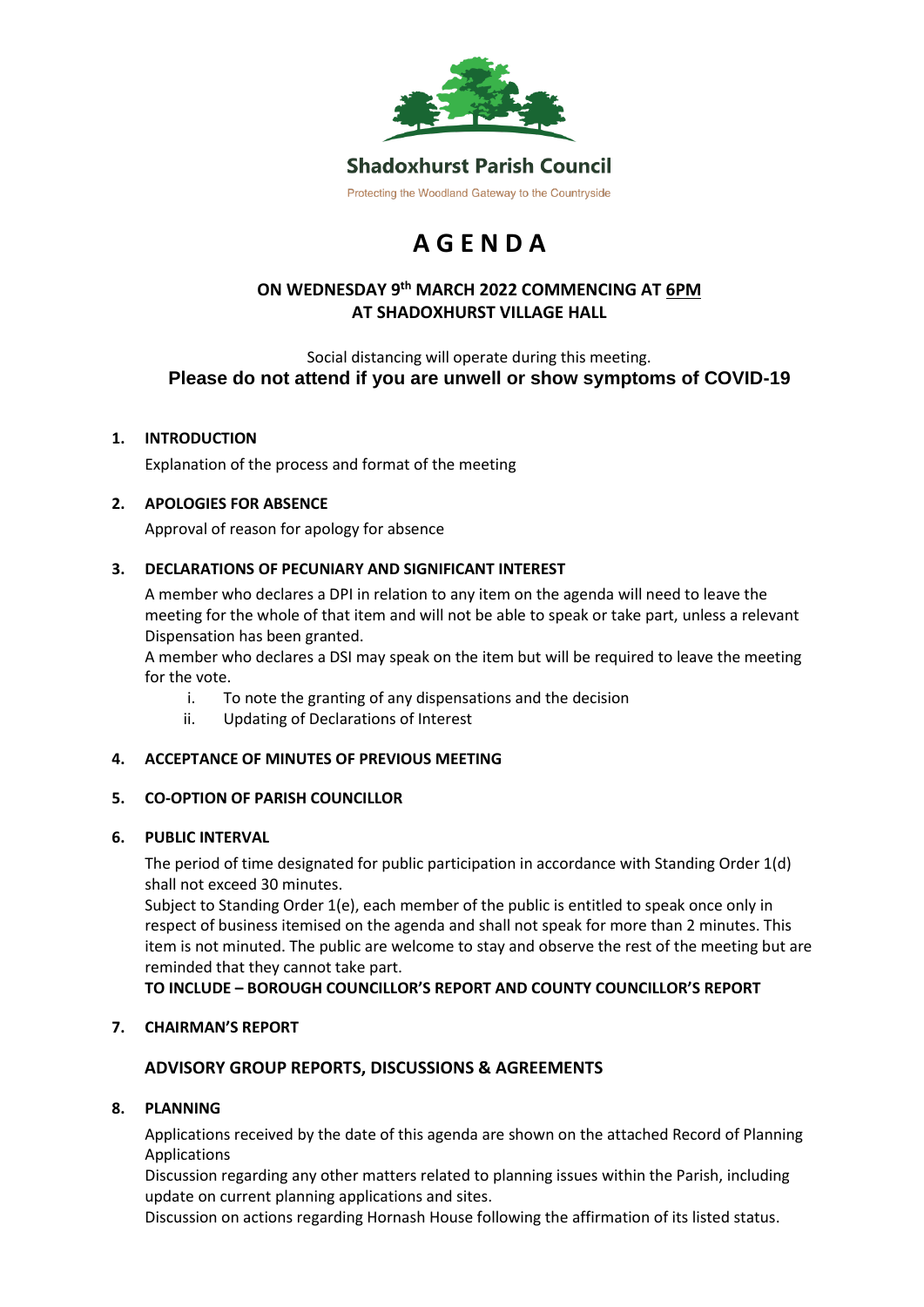# **9. FINANCE & POLICY**

Account Balances & Payment of Accounts Section 106 Budget 2022/2023 Insurance

# **10. VILLAGE HALL**

Hallmaster - Online Hall Booking Software Music Licence Free Tennis Coaching Repairs

# **11. PAVILION & PLAYING FIELD**

Drainage Works to include Spike Rolling and/or Slitting Village Fair Jubilee Weekend

# **12. EXTERNAL RELATIONS**

Village Forum, other Parishes, ABC & KCC

#### **13. CONSERVATION & HERITAGE**

Village Green Posts Notice Boards

#### **14. HIGHWAYS**

Byway abuse by the off roaders Lorry Watch/Speed Watch Highway Improvement Plan (update) Items to be reported to KHS/PROW Speed Limit Reduction - stretch of road between Magpie Hall Lane and Capel Road

#### **15. COMMUNITY & SPORTS HALL PROJECT**

## **16. ITEMS FOR INCLUSION ON THE NEXT AGENDA**

## **17. FORUM FOR EXCHANGE OF INFORMATION BETWEEN COUNCILLORS**

Date of next meeting: **13th April 2022 Time 6pm Shadoxhurst Village Hall**

2<sup>nd</sup> March 2022 Parish Clerk